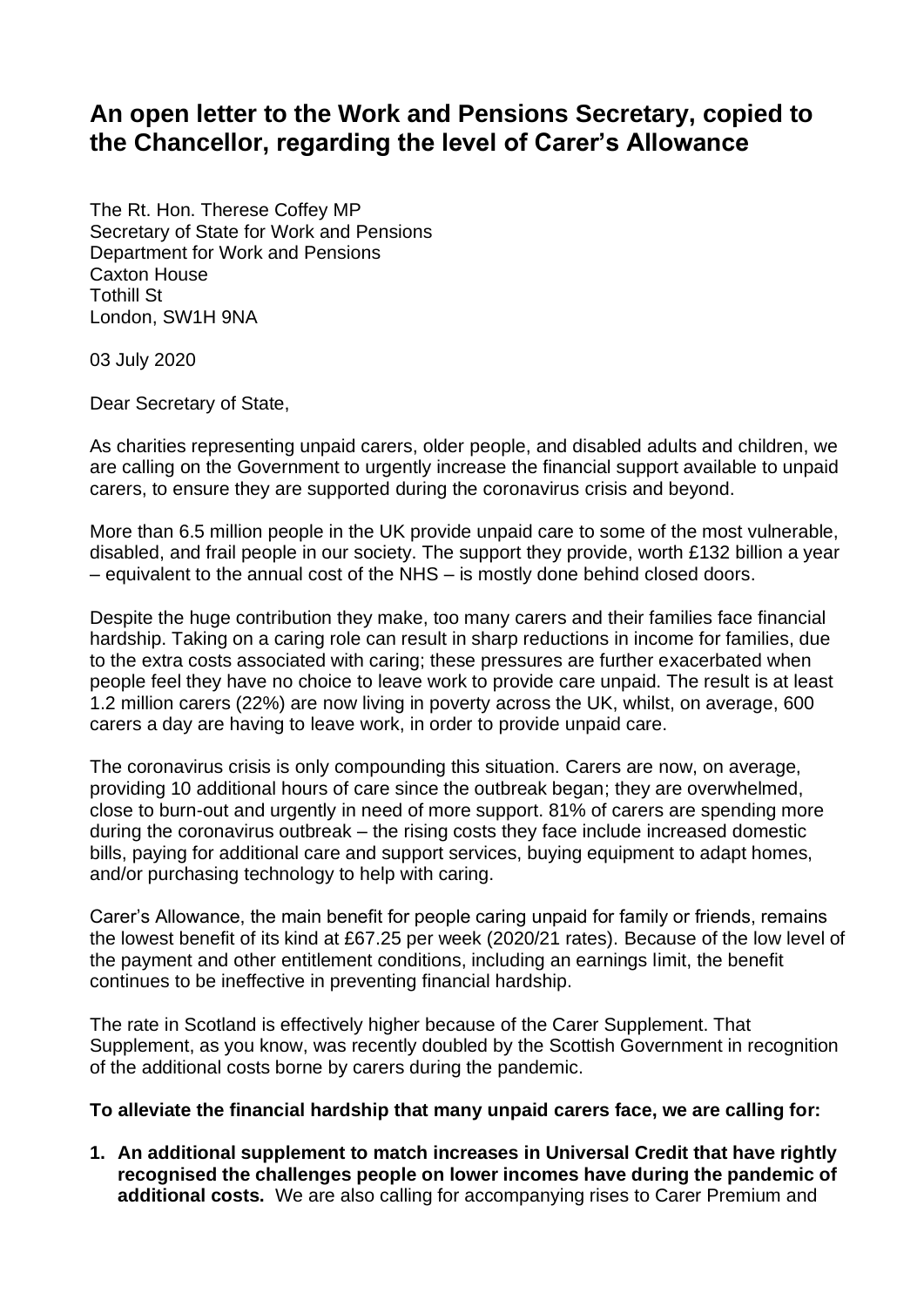Carer Addition, and for this payment to be made to carers with an underlying entitlement to Carer's Allowance, so older carers on low incomes can also benefit.

Post-crisis, as a minimum we would like to see a rise in Carer's Allowance and associated premia, to at least match the effective rises we have seen in Scotland. This would stop Carer's Allowance from being the lowest benefit of its kind – lower than Jobseeker's Allowance, and would provide equity for England, Wales and Northern Ireland.

**2. For the earnings limit for claiming Carer's Allowance to be raised, to ensure those juggling work and care on low pay also receive support.** The current earnings threshold does not align with the National Living Wage (NLW), meaning a carer can only work for less than 15 hours per week without losing eligibility to Carer's Allowance. The earnings limit should be raised from £128 a week to at least £139.52 for 2020/21 and should be linked to the NLW in future years.

This is an opportunity for the Government to recognise the vital role that unpaid carers play, and to put in place much needed financial support for carers who remain essential in supporting the health and care systems we all depend on. It is time we made Carer's Allowance *Fairer for Carers*.

## *Signed by:*

- 1. Helen Walker, Chief Executive, Carers UK
- 2. Jamie Gault, Chief Executive Officer, Action for Carers Surrey
- 3. Steve Johnson, Chief Executive, AdviceUK
- 4. Caroline Abrahams, Charity Director, Age UK
- 5. Laura Price, Operations Director, Age UK Milton Keynes
- 6. Kate Lee, Chief Executive Officer, Alzheimer's Society
- 7. Kate Hancock, Chief Executive Officer, Autism Anglia
- 8. Jon Spiers, Chief Executive Officer, Autistica
- 9. Tom McMurdo, Resources Director, Blackpool Carers Centre
- 10. Georgette Kay, Chief Officer, Bolton Carers Support
- 11. Lynn Gallacher, Centre Manager, Borders Carers Centre
- 12. Jennifer Twist, Chief Executive Officer, Care for the Carers
- 13. Paul Ramsden, Chief Executive Officer, Carers Choices
- 14. Michèle Stokes, Chief Executive, Carers in Hertfordshire
- 15. Sandra Ifield, Director of Carers Support and Advocacy, Carers Lewisham
- 16. Simon Hodgson, Director, Carers Northern Ireland
- 17. Debra Blakey, Chief Executive Officer, Carers Northumberland
- 18. Chris Wiley, CEO, Carers' Resource, Bradford, Harrogate and Craven Districts
- 19. Jill Attwell, Chief Executive Officer, Carers' Support East Kent
- 20. Judy Walker, Chief Executive Officer, Carer Support Wiltshire
- 21. Gareth Howells, Chief Executive Officer, Carers Trust
- 22. Sonia Woodhouse, Chief Executive, Carers Trust Heart of England
- 23. Pauline Steele, Chief Executive, Carers Trust Tyne and Wear
- 24. Sharon Brooks, Chief Officer, Carers Voice Norfolk and Waveney
- 25. Claire Morgan, Director, Carers Wales
- 26. George Plenderleith, CEO, Caring for Carers at Improving Lives Plymouth
- 27. Miriam Martin, Chief Executive, Caring Together
- 28. Anna Dixon, Chief Executive, Centre for Ageing Better
- 29. Lisa Ray, General Secretary, Civil Service Pensioners' Alliance
- 30. Rachel Kirby-Rider, Chief Executive Officer, CLIC Sargent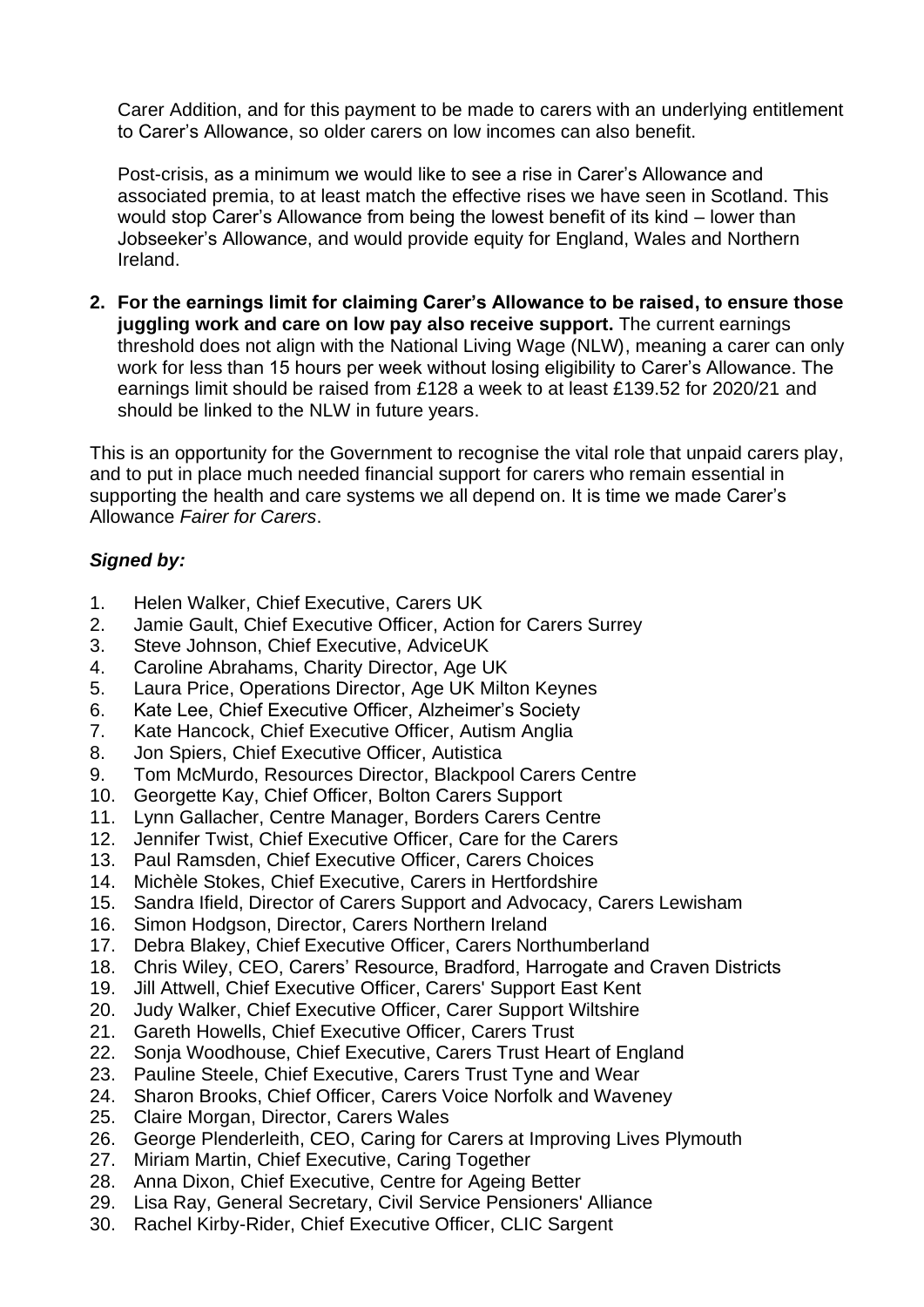- 31. Amanda Batten, Chief Executive Officer, Contact
- 32. Dame Christine Lenehan, Director, Council for Disabled Children
- 33. Juliet Jeffrey, Chief Executive Officer, Crossroads Tendring & Colchester
- 34. David Ramsden, Chief Executive, Cystic Fibrosis Trust
- 35. Dr. Hilda Hayo, Chief Admiral Nurse and CEO, Dementia UK
- 36. Billy Hartstein, Head of Carers Services, Devon Carers
- 37. Christopher Hartworth, Development Director, Difference North East
- 38. Steve Scown, Chief Executive Officer, Dimensions
- 39. David Laurence, Chief Executive, Disability Law Service
- 40. Kamran Mallick, Chief Executive Officer, Disability Rights UK
- 41. Carol Boys, Chief Executive, Down's Syndrome Association
- 42. Dr. Dani Leslie, Chief Officer, Eden Carers
- 43. Philip Lee, Chief Executive, Epilepsy Action
- 44. Sam Smethers, Chief Executive, Fawcett Society
- 45. Craig Backhouse, Chief Executive Officer, Furness Carers
- 46. Alun Thomas, Chief Executive, Hafal
- 47. Christine Fewster, Chief Executive Officer, Hartlepool Carers
- 48. Deborah Alsina MBE, Chief Executive Officer, Independent Age
- 49. David Magor, Chief Executive, Institute of Revenues Rating and Valuation
- 50. Paul Bristow, CEO, Kidney Care UK
- 51. Diane White, Chief Executive, Kingston Carers' Network
- 52. Susan Langley, CEO of Leicestershire Action for Mental Health Project
- 53. Neil Heslop, Chief Executive, Leonard Cheshire
- 54. Jackie O'Sullivan, Director of Communications, Mencap
- 55. Paul Farmer, Chief Executive, Mind
- 56. Sally Light, Chief Executive, Motor Neurone Disease Association
- 57. Nick Moberly, Chief Executive Officer, MS Society
- 58. Karen Walker, Chief Executive, Multiple System Atrophy Trust
- 59. Deborah Gold, Chief Executive, NAT (National AIDS Trust)
- 60. Alan Markey, Chair, National Association of Welfare Rights Advisers
- 61. Caroline Stevens, Chief Executive Officer, National Autistic Society
- 62. Anna Feuchtwang, Chief Executive, National Children's Bureau
- 63. Charlotte Augst, Chief Executive Officer, National Voices
- 64. Georgina Carr, Chief Executive Officer, Neurological Alliance
- 65. Katie Dodd, Chief Executive, Newcastle Carers
- 66. Liz Seaton BEM, Director, North Lanarkshire Carers Together
- 67. Gail Hanrahan, Programme Manager, Oxfordshire Family Support Network
- 68. Steve Ford, Chief Executive, Parkinson's UK
- 69. Bernie DeLord and Jenny Tarvit, Directors, Promas Caring for People CIC
- 70. Mary Durman, Chief Executive Officer, Promise Inclusion Ltd
- 71. Claire Robinson, Chief Executive Officer, PROPS
- 72. Mark Winstanley, Chief Executive Officer, Rethink Mental Illness
- 73. Jan Tregelles, Chief Executive Officer, Revitalise
- 74. Dr. Adrian James, President, Royal College of Psychiatrists'
- 75. Claire Hall, Chief Officer, Ryedale Carers Support
- 76. Elizabeth McPherson, Chief Officer, Scarborough & Ryedale Carers Resource
- 77. Richard Kramer, Chief Executive Officer, Sense
- 78. Amanda Forrest, Chair, Sheffield Carers Centre
- 79. Kate Steele, Chief Executive Officer, Shine
- 80. Nik Hartley OBE, Chief Executive Officer, Spinal Injuries Association
- 81. Susanna Jones, Chief Executive, Swindon Carers Centre
- 82. Charles Huddleston, Service Manager, The Carers Centre (Leicestershire & Rutland)
- 83. Tom Lambert, Chief Executive Officer, The Carers Centre for Brighton & Hove